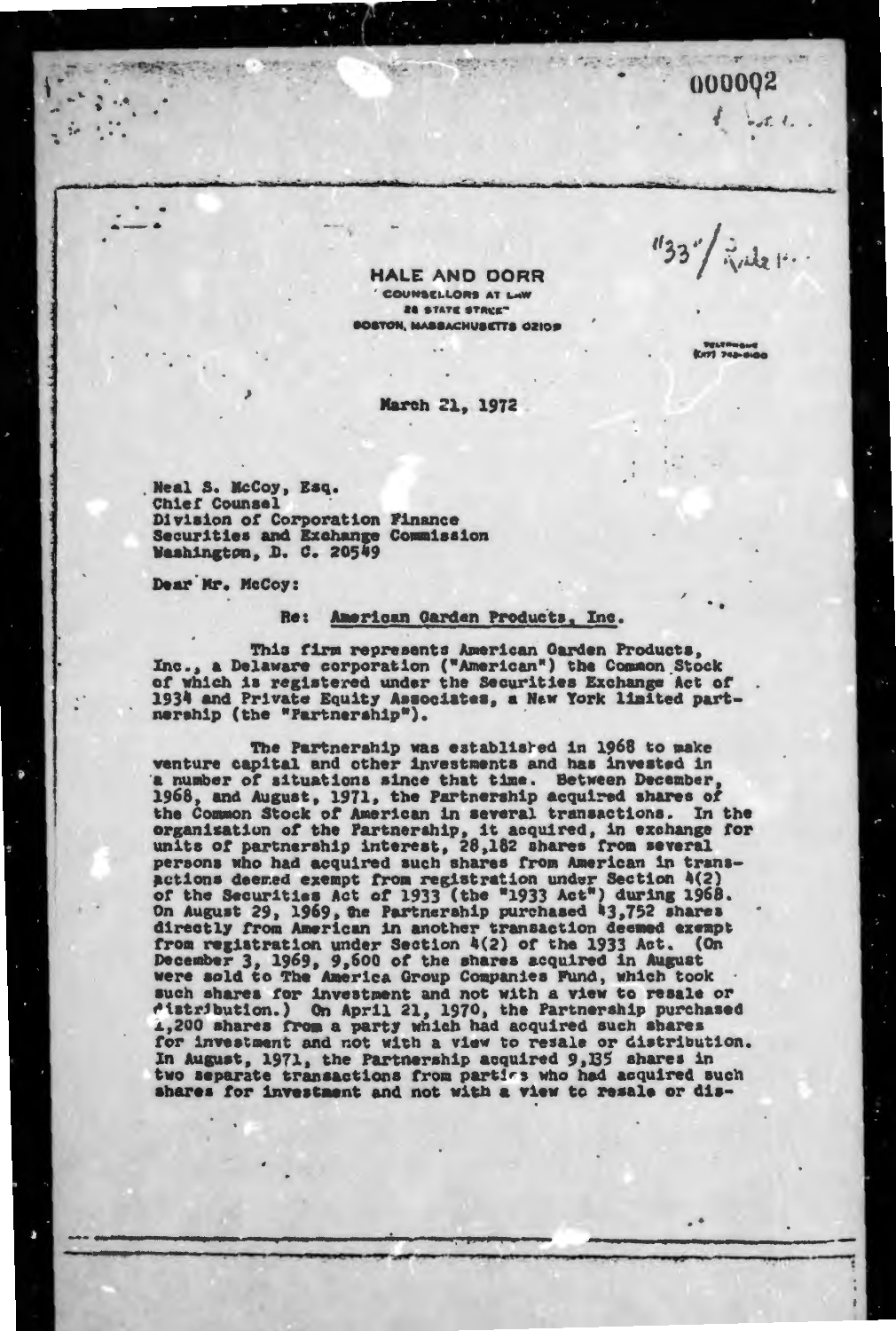000003

ALE AND DORR

Neal S. McCoy, Esq.<br>March 21, 1972 Page 2

All such acquisitions by the Partnership were for tribution. investment and not with a view to any resale or distribution.

In addition, in August, 1971, the Partnership pur-<br>chased 63 shares in the open market in order to be able to make a distribution equally among its Partners.

Subsequently these wheres have been transferred to the Partners of Private Equity Associates in accordance with the list attached hereto. We have been asked to advise American and the Partners of the Partnership whether under<br>Rule 144 their holding period for the shares of American<br>transferred by the Partnership runs from the date of original acquisition by the Partnership or from the date the shares were transferred by the Partnership to them.

It is our opinion that the Partners are entitled to tack the holding period of the Partnership on to their holding period and, therefore, should be deemed to have held the shares from the date of acquisition by the Partnership because the Partnership acquired the shares as a record holder and the beneficial interest in the shares was held by each of the Partners of the Partnership pro rata in proportion to their respective Partnership interests. While the shares held by the Partnership were not segregated or otherwise earmarked for each Partner, nevertheless through his specified Partnership interest each acquired a specified percentage of the shares acquired by the Partnership and could readily determine the number of those shares in which he had a beneficial interest.

From a practical point of view there would appear to be no reason for a different rule in a situation where the partnership distributes the shares and they are sold by the . individual partners from the situation where the partnership sells the shares and distributes the proceeds.

Such an interpretation is also consistent with the concept developed in Rule 144 and in Securities Act Release No. 5223 that a person claiming a holding period should be subject to the full economic risks of investment during that holding period. A partner is subject to the economic risks involved in the investments of the partnership just as if he had made such investments directly.